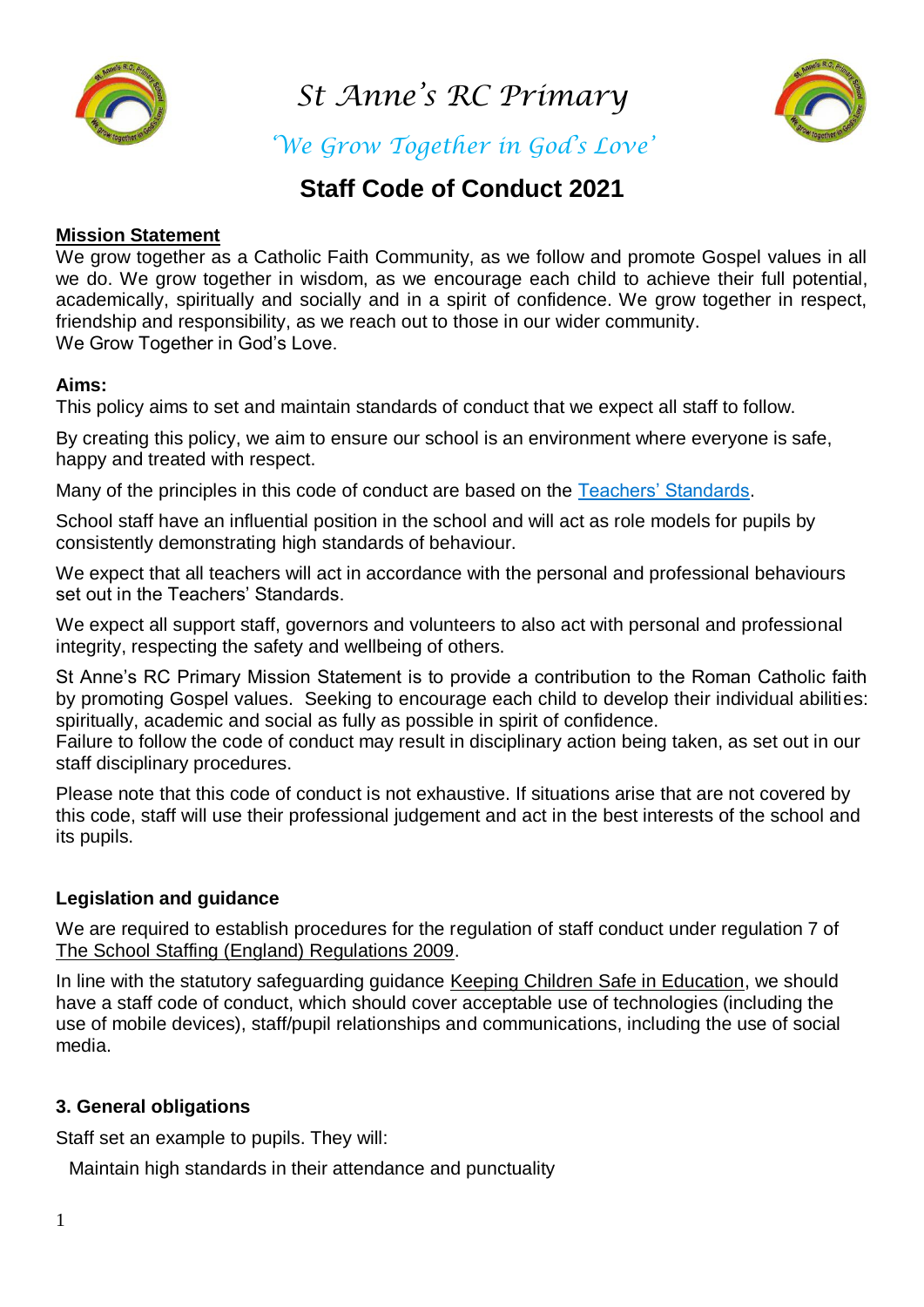Never use inappropriate or offensive language in school

Treat pupils and others with dignity and respect

Show tolerance and respect for the rights of others

Not undermine fundamental British values, including democracy, the rule of law, individual liberty, and mutual respect and tolerance of those with different faiths and beliefs

Not express personal beliefs in a way that exploits pupils' vulnerability or might lead them to break the law

Understand the statutory frameworks they must act within

Adhere to the Teachers' Standards

# **Our Code of Conduct**

- 1. All staff to be aware of Health and Safety policies and procedures including:
	- o Using the signing in sheet on arrival and departure of school- see contracted hours
	- o Undertaking the online Fire Awareness training
	- o Knowledge of Fire Drills and lockdown procedures
	- o Awareness of Working at Height and Lone Working Policies
- 2. All staff are expected to follow the school's policies: including safeguarding; behaviour; antibullying; anti-racism in all interactions in school.

Pupils and staff are expected to work together to build a school whose relationships are characterised by mutual and appropriate respect. Praise and building on the positive should always come first.

Where firmness/admonition is called for this should be exercised calmly, and staff should avoid shouting at pupils unless there is a Health and Safety risk

The school behaviour policy and associated documents establish expectations and approved sanctions. All new staff should be issued with a copy of these policies, and any behaviour concerns should be dealt with in line with them.

Where a member of staff is having difficulties managing pupil behaviour, they should discuss this matter with their phase leaders or Headteacher at the earliest opportunity.

# **2. All staff should be aware of what physical contact with pupils is appropriate**

Staff should only exercise physical restraint as a last resort to prevent injury. If it is necessary staff should adhere to the Keeping Children Safe in Education 2021 which states:

There are circumstances when it is appropriate for staff in schools and colleges to use reasonable force to safeguard children. The term 'reasonable force' covers the broad range of actions used by staff that involve a degree of physical contact to control or restrain children. This can range from guiding a child to safety by the arm, to more extreme circumstances such as breaking up a fight or where a child needs to be restrained to prevent violence or injury. 'Reasonable' in these circumstances means 'using no more force than is needed'. The use of force may involve either passive physical contact, such as standing between pupils or blocking a pupil's path, or active physical contact such as leading a pupil by the arm out of the classroom.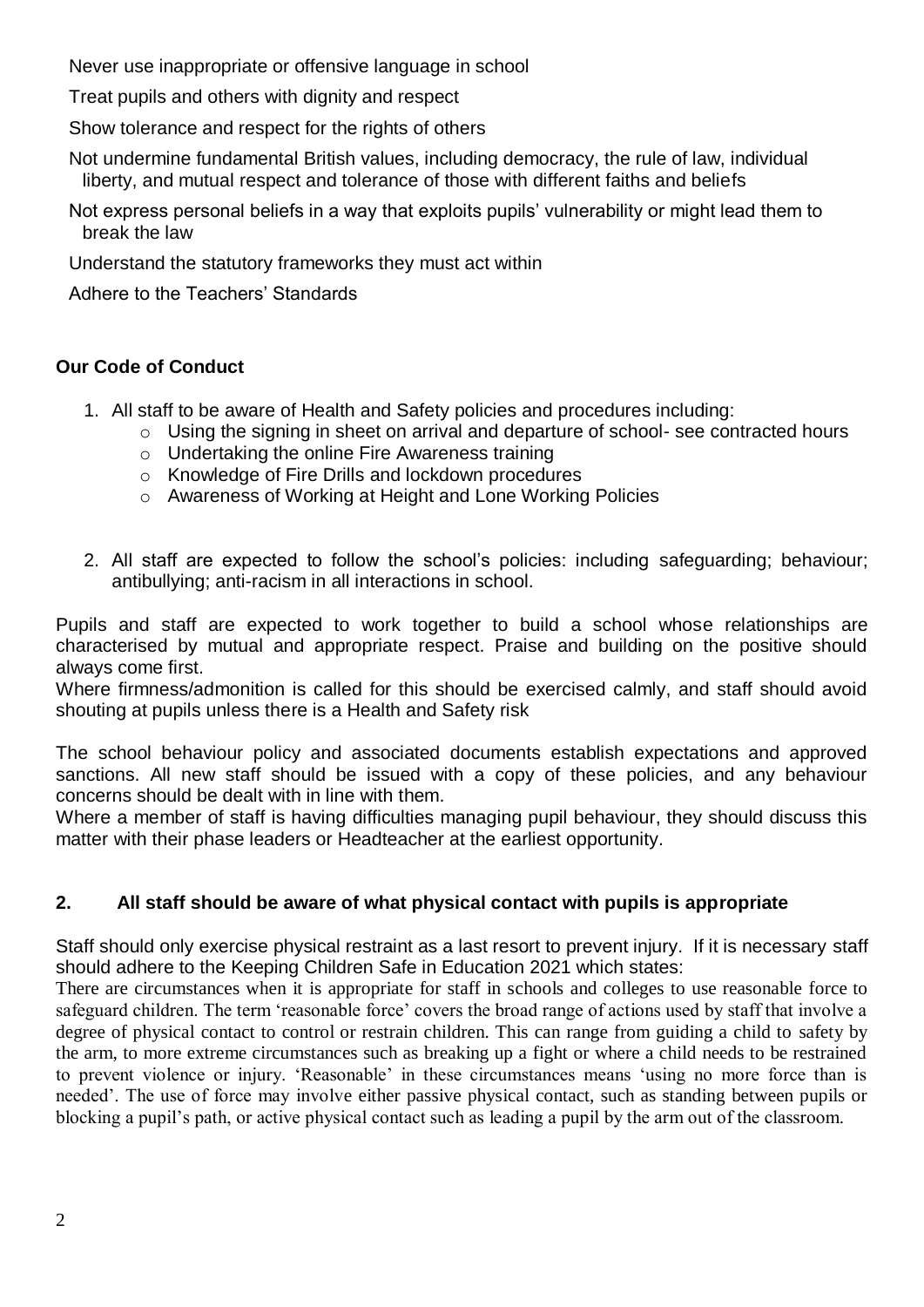Staff are allowed to comfort a child who is hurt/distressed in a manner appropriate to the age of the child. Holding children's hands is generally appropriate in Key Stage One. However, adults should not initiate any physical contact unnecessarily, and there should be clear boundaries:

- Children should not be picked up. (unless medically necessary or being restrained)
- Children should be discouraged from sitting on an adult's lap
- Children should be discouraged from hugging adults
- Adults should avoid being in a room alone with a child where the door is closed. If you need to talk to a child, either leave a door open and position yourself within sight of the door, or ask another adult to be present.

# **3. All staff are expected to treat each other with respect**

Relationships between staff should be characterised by fairness, openness and respect. This means valuing all contributions, acknowledging difference, and working together to build a climate of continuous improvement. Politeness and respect are essential ingredients: where differences occur they should be dealt with calmly and fairly.

# **4. All staff should treat resources responsibly, and exercise due financial care**

All staff have a responsibility to look after the resources of the school. This includes: not wasting resources unnecessarily (including physical resources and those such as

heat/electricity); following the principles of 'reduce, re-use, recycle' where appropriate. Lap Tops and IPad's should be securely put away at the end of the school day in the Welcome room and must not be left out on view.

All money handled should be clearly labelled and sent as soon as practicable to the school office. Staff handling money frequently need to be aware of the Council's guidelines for handling money, and are expected to follow these.

Prior to purchasing any items for school using your own money, staff should complete a Receipt expense form (held in the office), have it authorised and signed by Phase leader. In order to be reimbursed, VAT receipts should be attached and provided for all items bought for school use.

It is all staff responsibility to keep the school tidy and safe.

# **5. All staff are expected to behave professionally and exercise confidentiality**

All staff are expected to behave thoughtfully and responsibly. Staff should be punctual and wellprepared, and should carry out tasks to the best of their ability, taking pride in their work.

Staff are expected to dress appropriately; all staff should set a good example in what they wear, avoiding clothing that is overly casual.

Staff should exercise due confidentiality towards matters that are either discussed or overheard. When conducting conversations of a personal nature, staff should be aware of their surroundings.

Staff should be aware of the need to adhere to National Guidelines governing the use of Internet Gaming and Chat sites, to avoid interaction with school age pupils, past or present, and understand the importance of maintaining professionalism on Social Networking sites, where all information is potentially in the public domain and pupils or parents may gain access to information and comments posted.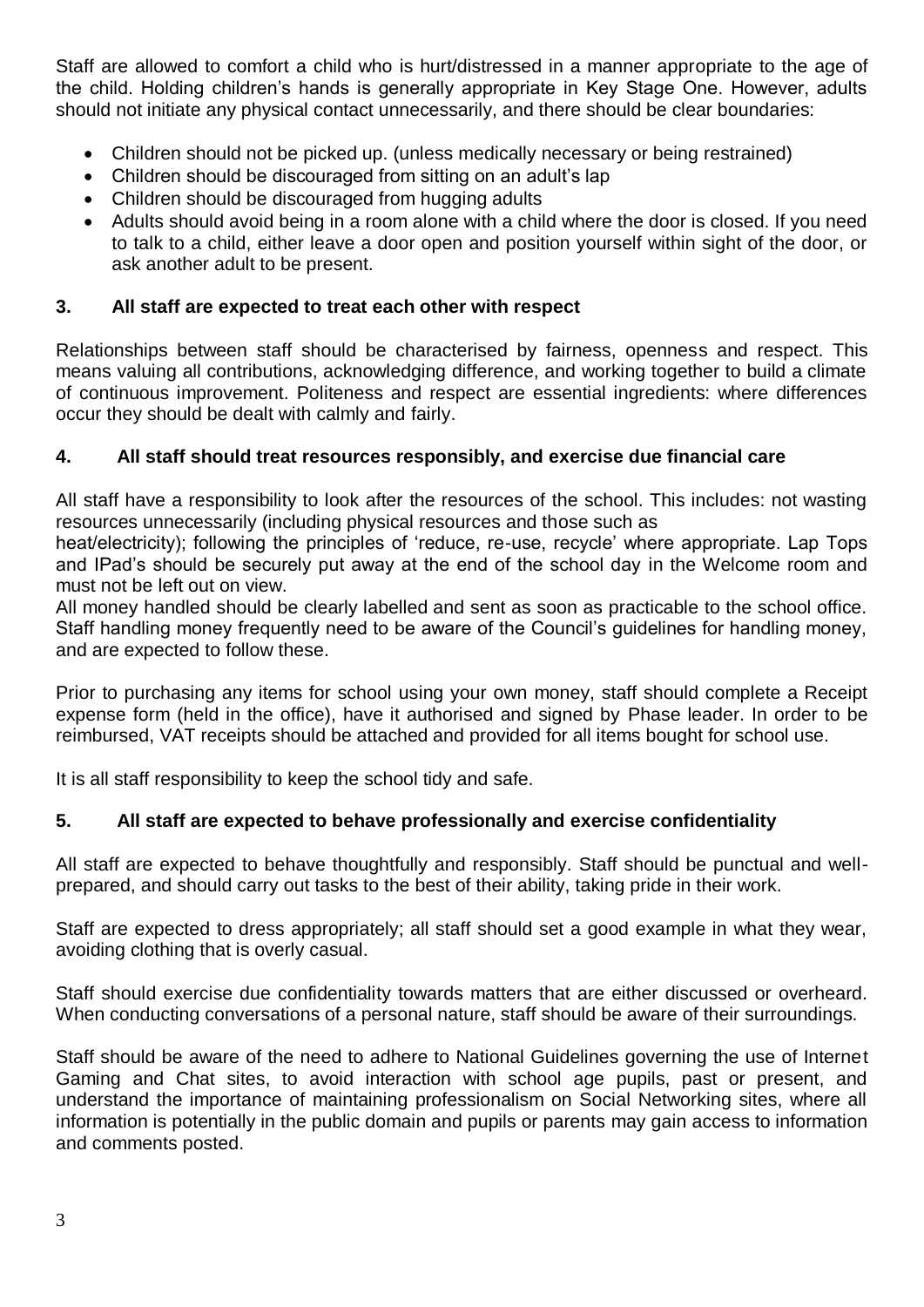Mobile phones should be locked away during the school day and not on your possession unless cleared by the Headteacher- see mobile phone policy

# **6. Staff should seek to establish a good and open relationship with parents**

Staff should aim to create a welcoming and open relationship with parents. All parental concerns should be treated seriously and dealt with promptly. Should the concern require further intervention this should be recorded on CPOMS and passed to relevant member of staff (Pastoral, Class teacher or Senior Leadership).

## **7. All staff need to be aware of the policy and procedures for Child Protection/ Safeguarding**

It is essential that all staff have regular training in Child Protection issues, and know the procedures for dealing with and reporting concerns.

Each class has its own Red Welfare File which includes a Flow Chart showing procedures, any cause for concerns should be documented on the forms, hard copies can be found in the above file and given to Designated Safeguarding Leads (s):

- o Headteacher- Amy Wainwright
- o Deputy Headteacher Bernie Jones
- o Pastoral staff- Lisa Holt
- o SLT- Gemma Maders/Jenny Farrell

## **8. All staff need to exploit the potential of the curriculum to develop a proactive approach to behaviour and child protection issues.**

Staff need to take a proactive approach towards both child protection and behaviour policies, through the creation of a positive classroom environment where all children are respected, and through PSHE scheme and E Safety lessons

# **9. All staff need to be aware of how to record/report concerns**

Class teachers are the first contact for issues that arise from playtime or dinner time. These should be recorded on CPOMS if necessary. Phase leaders are the next contact followed by DHT/HT. Any safeguarding concerns MUST be logged on CPOMS and DSLs informed- see safeguarding policy .

First Aid slips should be completed when any type of medical assistance has been given (icepacks, cleaning wounds etc). These need to go home with the child on the day of the accident. Telephone calls must be made to the parent/carer of any child who has had a head injury, including bumps to the head. Office staff to also send text out to inform parents

Where there are concerns that a child may require referrals to outside agencies to support any possible Special Educational Needs. Referral forms need to be completed and given to the SENCO and recorded on CPOMS

# **10. All staff need to aware of how to report concerns (Whistleblowing)**

Where staff have any concerns about another member of staff, these should be reported immediately to the Headteacher. Where the concern is about the Headteacher, it should be reported to the Chair of Governors or the LADO- See safeguarding policy

All concerns will be investigated thoroughly and confidentially, and appropriate action taken.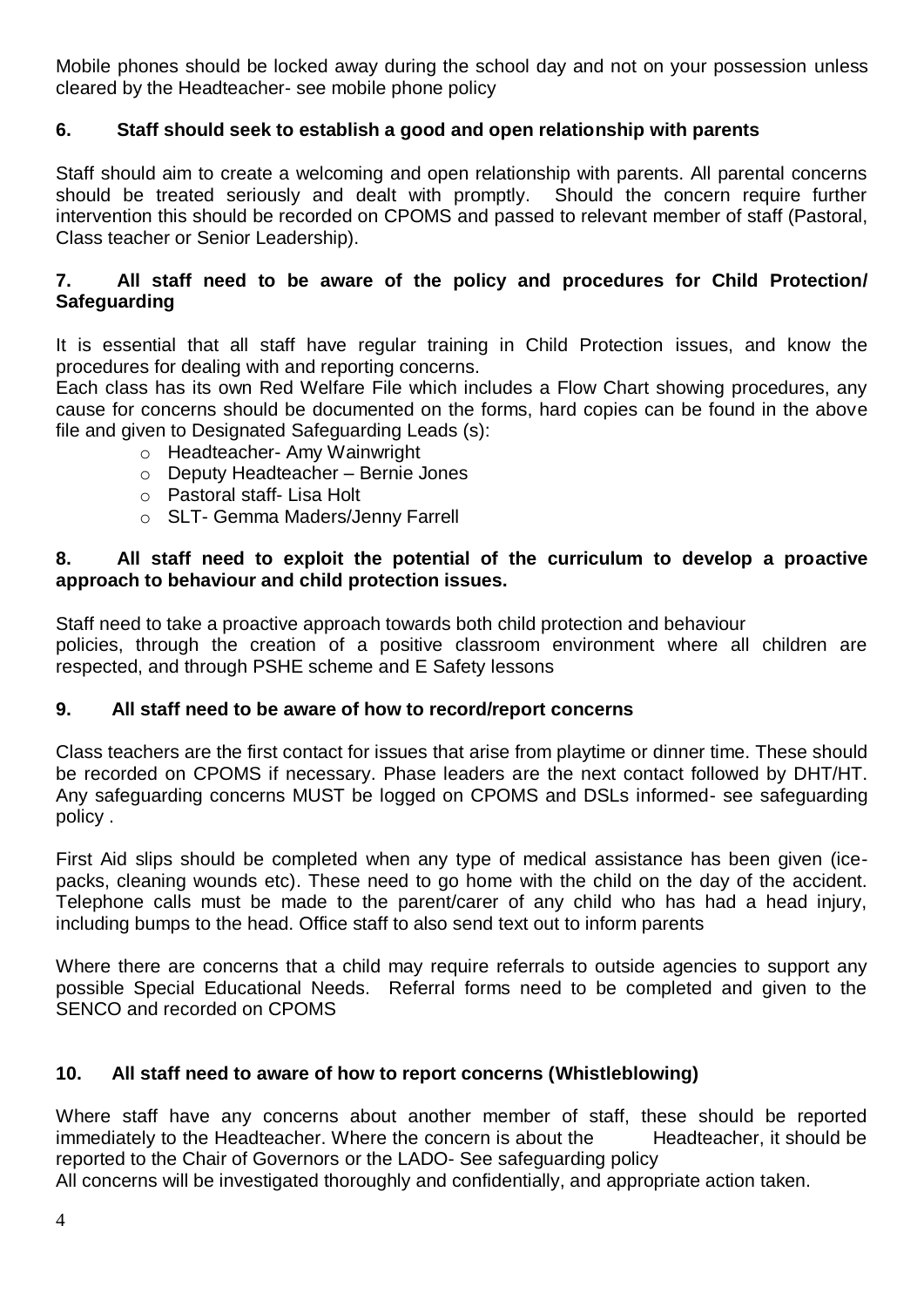11. Staff absences and their physical and mental wellbeing

If you are ill and need to be absent from work then please notify Phase Leaders giving the reason for absence, and as much as notice as possible, preferably the night before or before 7.30 am on the morning so that in fairness to other staff, school has time to arrange cover. Staff should also ring before 4 pm – if possible- to inform school if they will not be in the following day. If there is no reply, you must ring the office or the Headteacher. Messages should not be left on the answerphone. This should be done for the first 5 days of absence and then a sick note is to be given to office staff. It would be useful in you could realistically indicate your intended return to work date, to avoid disruption to normal school procedures.

*Please refer to the "Improving Attendance Policy and Procedure for Staff employed under the purview of the School Governing Body" for further information.* 

All staff are encouraged to look after their physical and mental wellbeing. This includes maintaining a healthy work-life balance. We take issues of stress very seriously, and look to provide appropriate support and help in these cases.

# **12. All staff should have access to counselling and support**

School has an open door policy for all staff, and are encouraged to discuss issues and concerns with the Headteacher in confidence.

Support can be provided both internally (eg through the provision of a mentor), or externally through the Occupational Health Service.

Trade Unions also provide help, support and advice for their members, and membership of a trades union is strongly encouraged.

# **13. Dress Code**

We expect all staff to reflect high standards by presenting a positive and professional image to pupils, parents and other stakeholders.

The Governing Body recognises that there may be a diversity of cultures and religions represented amongst the staff of the school and will take a sensitive and respectful approach when this affects dress requirements. Priority will, however, be given to health and safety, the education and wellbeing of pupils and other similar considerations.

 Men are expected to wear a shirt and tie (in hot weather tie is optional), dress trousers (not jeans or denim) and smart shoes (not 'casual' looking shoes, trainers or flip flops).

 Women are expected to wear shirts, smart tops or knitwear (not short, 'casual' or strappy tops) and skirts, trousers or a smart dress (not jeans or denim).

As a guide, skirts or dresses should be no shorter than just above the knee.

 Shoes or boots should be smart and not excessively high-heeled. Open toe sandals that tie/fasten can be worn at own discretion and not inhibit daily tasks but no flip flops allowed.

 Any jewellery worn should not present a risk to the wearer or to the children (e.g. drop earrings that may be grabbed or pulled, or rings/brooches that may present a risk to children).

Exceptions to dress code.

- Staff may change into old clothing or protective clothing when participating in active, messy or dirty tasks and PE where clothing may be damaged.
- The dress code for school trips, events and INSET days will normally be more relaxed, unless the nature of the event itself is formal.